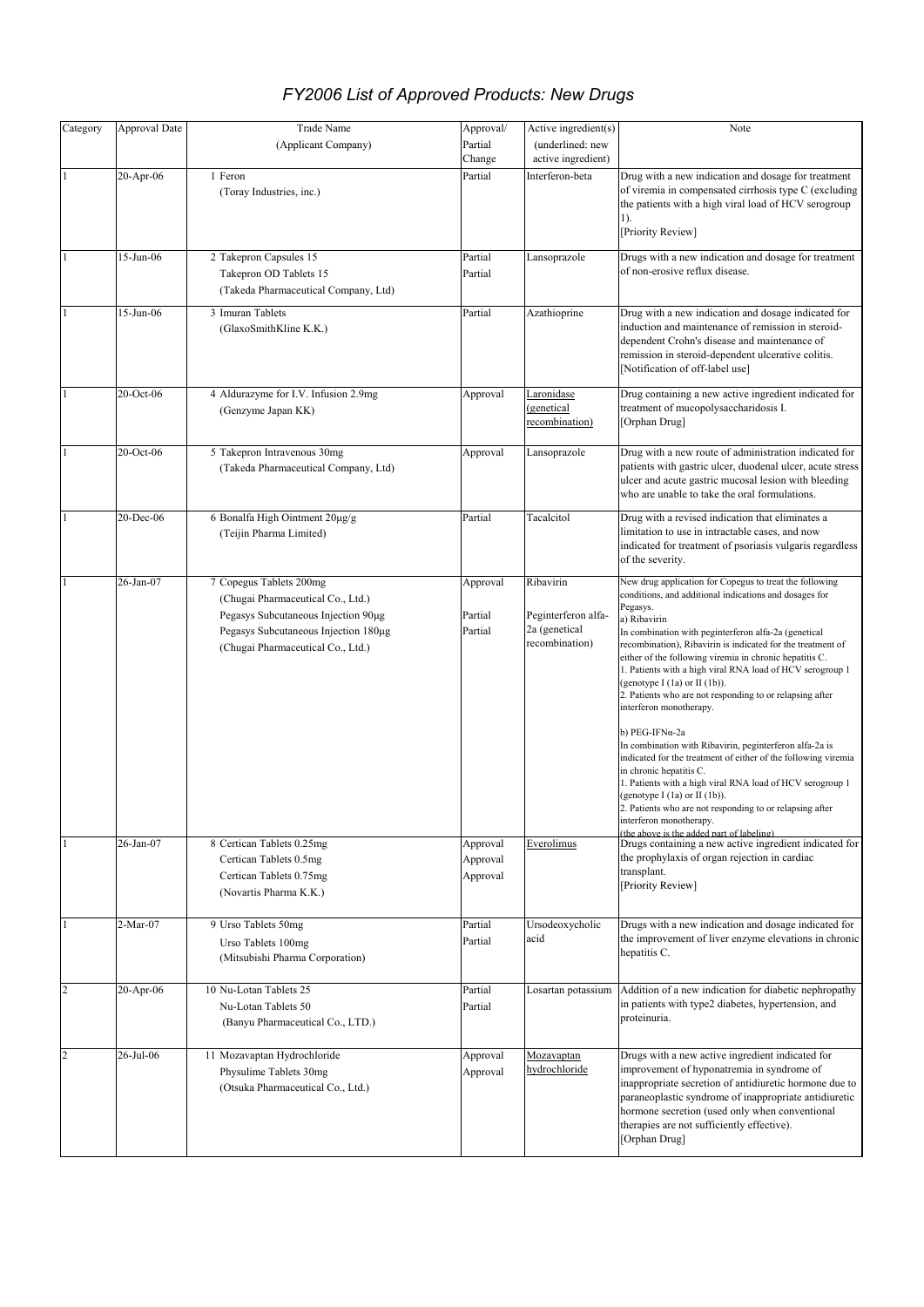| Category                | Approval Date | <b>Trade Name</b>                                                  | Approval/         | Active ingredient(s)                   | Note                                                                                                                          |
|-------------------------|---------------|--------------------------------------------------------------------|-------------------|----------------------------------------|-------------------------------------------------------------------------------------------------------------------------------|
|                         |               | (Applicant Company)                                                | Partial<br>Change | (underlined: new<br>active ingredient) |                                                                                                                               |
| $\overline{c}$          | 26-Jul-06     | 12 Polidocasklerol 0.5% Inj. 2mL                                   | Approval          | Polidocanol                            | Drugs with a new route of administration, used as a                                                                           |
|                         |               |                                                                    | Approval          |                                        | sclerosant to treat primary varicose veins of the lower                                                                       |
|                         |               | Polidocasklerol 1% Inj. 2mL                                        |                   |                                        | extremity (excluding the varicosity of the main stem                                                                          |
|                         |               | Polidocasklerol 3% Inj. 2mL<br>(Sakai Chemical Industry Co., Ltd.) | Approval          |                                        | of the saphenous vein).                                                                                                       |
| $\overline{c}$          | 20-Oct-06     | 13 Ropinirole Hydrochloride                                        | Approval          | Ropinirole                             | Drugs with a new active ingredient, indicated for                                                                             |
|                         |               | ReQuip Tablets 0.25mg                                              | Approval          | hydrochloride                          | Parkinson's Disease.                                                                                                          |
|                         |               | ReQiuip Tablets 1mg                                                | Approval          |                                        |                                                                                                                               |
|                         |               | ReQuip Tablets 2mg                                                 | Approval          |                                        |                                                                                                                               |
|                         |               | (GlaxoSmithKline K.K.)                                             |                   |                                        |                                                                                                                               |
| $\overline{c}$          | 20-Oct-06     | 14 Preminent Tablets                                               | Approval          | Losartan potassium                     | A new combination drug indicated for hypertension.                                                                            |
|                         |               | (Banyu Pharmaceutical Co., LTD.)                                   |                   |                                        |                                                                                                                               |
|                         |               |                                                                    |                   | Hydrochlorothiazid<br>e                |                                                                                                                               |
| $\overline{c}$          | 20-Oct-06     | 15 Onoact 50 for Injection                                         | Partial           | Landiolol                              | Additional indication for emergency treatment of                                                                              |
|                         |               | (Ono Pharmaceutical Co., Ltd.)                                     |                   | hydrochloride                          | postoperative tachyarrhythmia (atrial fibrillation, atrial<br>flutter and sinus tachycardia) under hemodynamic<br>monitoring. |
| $\overline{c}$          | 26-Jan-07     | 16 Ancaron Injection 150                                           | Approval          | Amiodarone                             | Drug with a new route of administration, used for                                                                             |
|                         |               | (sanofi-aventis K.K.)                                              |                   | hydrochloride                          | emergency treatment of refractory arrhythmias                                                                                 |
|                         |               |                                                                    |                   |                                        | (ventricular fibrillation and hemodynamically unstable                                                                        |
|                         |               |                                                                    |                   |                                        | ventricular tachycardia).                                                                                                     |
|                         |               |                                                                    |                   |                                        | [Orphan Drug]                                                                                                                 |
| $\overline{c}$          | 26-Jan-07     | 17 Comtan Tablets                                                  | Approval          | Entacapone                             | Drug containing a new active ingredient used in                                                                               |
|                         |               | (Novartis Pharma K.K)                                              |                   |                                        | combination with levodopa/carbidopa or                                                                                        |
|                         |               |                                                                    |                   |                                        | levodopa/benserazide hydrochloride to improve daily                                                                           |
|                         |               |                                                                    |                   |                                        | fluctuation, or 'wearing-off' phenomena, in Parkinson'                                                                        |
|                         |               |                                                                    |                   |                                        | s disease.                                                                                                                    |
| $\overline{\mathbf{3}}$ | $20-Apr-06$   | 18 Sertraline Hydrochloride Pfizer                                 | Approval          | Sertraline                             | Drugs containing a new active ingredient, indicated                                                                           |
|                         |               | J Zoloft Tablets 25mg                                              | Approval          | hydrochloride                          | for depression and panic disorder.                                                                                            |
|                         |               | J Zoloft Tablets 50mg                                              | Approval          |                                        |                                                                                                                               |
|                         |               | (Pfizer Japan Inc.)                                                |                   |                                        |                                                                                                                               |
| 3                       | $15$ -Jun-06  | 19 Neoral Oral Solution                                            | Partial           | Ciclosporine                           | Addition of a new indication for systemic myasthenia                                                                          |
|                         |               |                                                                    |                   |                                        | gravis (in cases where post-thymectomy steroid                                                                                |
|                         |               | Neoral 10mg Capsules                                               | Partial           |                                        | therapy is not sufficiently effective or not well                                                                             |
|                         |               | Neoral 25mg Capsules                                               | Partial           |                                        | tolerated due to adverse drug reactions).                                                                                     |
|                         |               | Neoral 50mg Capsules                                               | Partial           |                                        | [Notification of off-label use]                                                                                               |
|                         |               | (Novartis Pharma K.K.)                                             |                   |                                        |                                                                                                                               |
| 3                       | 26-Jul-06     | 20 Gabapentin Pfizer                                               | Approval          | Gabapentin                             | Drugs containing a new active ingredient indicated for                                                                        |
|                         |               | Gabapen Tablets 200mg                                              | Approval          |                                        | use as adjunctive therapy with other antiepileptic                                                                            |
|                         |               | Gabapen Tablets 300mg                                              | Approval          |                                        | drugs to treat partial seizures (including secondarily                                                                        |
|                         |               | Gabapen Tablets 400mg                                              | Approval          |                                        | generalized seizure) in patients with epilepsy, to                                                                            |
|                         |               | (Pfizer Japan Inc.)                                                |                   |                                        | whom other antiepileptic therapies are not sufficiently                                                                       |
|                         |               |                                                                    |                   |                                        | effective.                                                                                                                    |
| 3                       | 26-Jul-06     | 21 Avonex IM Injection Syringe 30µg                                | Approval          | Interferon beta-1a                     | Drug containing a new active ingredient, indicated for                                                                        |
|                         |               | (Genzyme Japan K.K)                                                |                   | (genetical                             | relapse prevention of multiple sclerosis.                                                                                     |
|                         |               |                                                                    |                   | recombination)                         | [Orphan Drug]                                                                                                                 |
|                         |               |                                                                    |                   |                                        |                                                                                                                               |
| 3                       | 20-Oct-06     | 22 Ultiva Intravenous 2mg                                          | Approval          | Remifentanil                           | Drugs with a new active ingredient, used for                                                                                  |
|                         |               | Ultiva Intravenous 5mg                                             | Approval          | hydrochloride                          | analgesia during induction and maintenance of general                                                                         |
|                         |               | (Janssen Pharmaceutical K.K.)                                      |                   |                                        | anesthesia.                                                                                                                   |
|                         |               |                                                                    |                   |                                        | [Expedited Review]                                                                                                            |
| 3                       | 20-Oct-06     | 23 OxiNorm Powder 0.5%                                             | Approval          | Oxycodone                              | Drug with a new dosage form used as an analgesic                                                                              |
|                         |               |                                                                    |                   | hydrochloride                          | agent for moderate to severe pain associated with                                                                             |
|                         |               | (Shionogi & Co., Ltd.)                                             |                   | hydrate                                | various types of cancer.                                                                                                      |
| 3                       | 26-Jan-07     | 24 Gabalon for Intrathecal Infusion 0.005%                         | Partial           | Baclofen                               | Addition of pediatric dosage for treatment of severe                                                                          |
|                         |               |                                                                    |                   |                                        | spastic paralysis resulting from cerebrospinal                                                                                |
|                         |               | Gabalon for Intrathecal Infusion 0.05%                             | Partial           |                                        | disorders (used only when conventional therapies are                                                                          |
|                         |               | Gabalon for Intrathecal Infusion 0.2%                              | Partial           |                                        | not sufficiently effective).                                                                                                  |
|                         |               | (Daiichi Pharmaceutical Co., Ltd.)                                 |                   |                                        | [Orphan Drug]                                                                                                                 |
|                         |               |                                                                    |                   |                                        |                                                                                                                               |
| 3                       | 26-Jan-07     | 25 Modiodal                                                        | Approval          | Modafinil                              | Drugs containing a new active ingredient indicated for                                                                        |
|                         |               | Modiodal Tablets 100mg                                             | Approval          |                                        | treatment of excessive daytime sleepiness associated                                                                          |
|                         |               | (Alfresa Pharma Corporation)                                       |                   |                                        | with narcolepsy.<br>[Orphan Drug]                                                                                             |
|                         |               |                                                                    |                   |                                        |                                                                                                                               |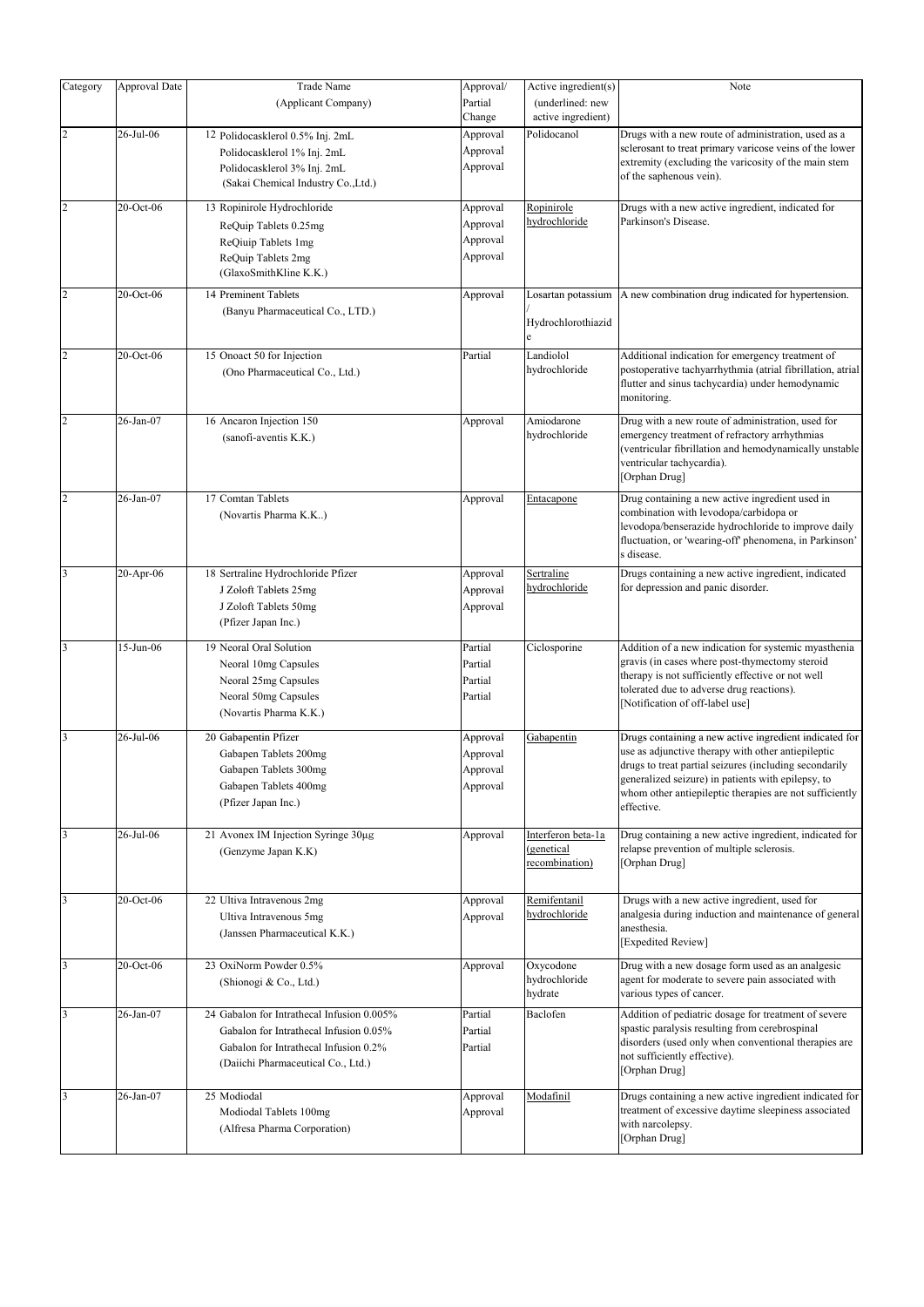| Category       | Approval Date | Trade Name                                                                                                                                                                                                                                                                                                                                                                                                                            | Approval/                                                                                                  | Active ingredient(s)                                | Note                                                                                                                                                                                                                                                                                                                                                                                                                                         |
|----------------|---------------|---------------------------------------------------------------------------------------------------------------------------------------------------------------------------------------------------------------------------------------------------------------------------------------------------------------------------------------------------------------------------------------------------------------------------------------|------------------------------------------------------------------------------------------------------------|-----------------------------------------------------|----------------------------------------------------------------------------------------------------------------------------------------------------------------------------------------------------------------------------------------------------------------------------------------------------------------------------------------------------------------------------------------------------------------------------------------------|
|                |               | (Applicant Company)                                                                                                                                                                                                                                                                                                                                                                                                                   | Partial<br>Change                                                                                          | (underlined: new<br>active ingredient)              |                                                                                                                                                                                                                                                                                                                                                                                                                                              |
| $\overline{4}$ | 20-Apr-06     | 26 AmBisome 50mg for Intravenous Drip Infusion<br>(Dainippon Sumitomo Pharma Co., Ltd.)                                                                                                                                                                                                                                                                                                                                               | Approval                                                                                                   | Amphotericin B                                      | Various infections caused by Aspergillus species,<br>Candida species or Cryptococcus species (drug with a<br>new dosage and dosage form).                                                                                                                                                                                                                                                                                                    |
| 4              | $20-Apr-06$   | 27 Zyvox Injection 600mg<br>Zyvox Tablets 600mg<br>(Pfizer Japan Inc.)                                                                                                                                                                                                                                                                                                                                                                | Partial<br>Partial                                                                                         | Linezolid                                           | Addition of a new indication for methicillin-resistant<br>Staphylococcus aureus (MRSA).                                                                                                                                                                                                                                                                                                                                                      |
| 4              | $20-Apr-06$   | 28 Funguard for Infusion 25mg<br>Funguard for Infusion 50mg<br>Funguard for Infusion 75mg<br>(Astellas Pharma Inc.)                                                                                                                                                                                                                                                                                                                   | Approval<br>Partial<br>Partial                                                                             | Micafungin sodium                                   | Addition of a new pediatric dosage and a dosage form<br>of $25$ mg.                                                                                                                                                                                                                                                                                                                                                                          |
| $\overline{4}$ | 26-Jul-06     | 29 Vegamox Ophthalmic Solution 0.5%<br>(Alcon Japan Ltd.)                                                                                                                                                                                                                                                                                                                                                                             | Approval                                                                                                   | Moxifloxacin<br>hydrochloride                       | Drug with a new route of administration, indicated for<br>blepharitis, dacryocystitis, hordeolum, conjunctivitis,<br>meibomianitis, keratitis (including corneal ulcer), and<br>perioperative sterilization in ophthalmological<br>surgery.                                                                                                                                                                                                  |
| $\overline{4}$ | 26-Jul-06     | 30 Itrizole Oral Solution 1%<br>(Janssen Pharmaceutical K.K.)                                                                                                                                                                                                                                                                                                                                                                         | Approval                                                                                                   | Itraconazole                                        | Addition of a new dosage form and dosage for<br>treatment of oropharyngeal candidiasis and<br>oesophageal candidiasis.                                                                                                                                                                                                                                                                                                                       |
| 4              | 26-Jul-06     | 31 Baraclude Tablets 0.5mg<br>(Bristol Pharmaceuticals Y.K.)                                                                                                                                                                                                                                                                                                                                                                          | Approval                                                                                                   | Entecavir hydrate                                   | Drug containing a new active ingredient indicated for<br>use to improve levels of viral marker, liver function,<br>and the histology of the liver affected by chronic<br>hepatitis B in patients with evidence of hepatitis B<br>virus replication and associated abnormal liver<br>function.<br>Priority Review                                                                                                                             |
| $\overline{4}$ | $21-Aug-06$   | 32 Stromectol Tablets 3mg<br>(Banyu Pharmaceutical Co., LTD.)                                                                                                                                                                                                                                                                                                                                                                         | Partial                                                                                                    | Ivermectin                                          | Addition of a new indication and dosage for treatment<br>of scabies.<br>[Notification of off-label use]                                                                                                                                                                                                                                                                                                                                      |
| $\overline{4}$ | $13-Sep-06$   | 33 Valtrex Tablets 500<br>Valtrex Tablets Granules 50%<br>(GlaxoSmithKline K.K.)                                                                                                                                                                                                                                                                                                                                                      | Partial<br>Partial                                                                                         | Valaciclovir<br>hydrochloride                       | Addition of a new indication and dosage indicated for<br>the suppression of recurrent genital herpes.<br>[Notification of off-label use]                                                                                                                                                                                                                                                                                                     |
| $\overline{4}$ | 20-Oct-06     | 34 Itrizole Injection 1%<br>(Janssen Pharmaceutical K.K.)                                                                                                                                                                                                                                                                                                                                                                             | Approval                                                                                                   | Itraconazole                                        | Drug with a new route of administration indicated for<br>treatment of fungemia, respiratory mycosis,<br>gastrointestinal mycosis, urinary tract mycosis, fungal<br>meningitis, esophageal candidiasis, blastomycosis,<br>and histoplasmosis, caused by Aspergillus species,<br>Candida species, Cryptococcus species, Blastomyces<br>species or <i>Histoplasma</i> species and febrile<br>neutropenia suspected of having fungal infections. |
| $\overline{4}$ | 26-Jan-07     | 35 Pariet Tablets 10mg<br>(Eisai Co., Ltd.)<br>Pasetocin Capsules<br>Pasetocin Fine Granules<br>Pasetocin Tablets 250<br>(Kyowa Hakko Kogyo Co., Ltd.)<br>Amopenixin Capsules 250<br>(Nipro Pharma Corporation)<br>Sawacillin Capsules<br>Sawacillin Fine Granules<br>Sawacillin Tablets 250<br>(Astellas Pharma Inc.)<br>Clarith Tab. 200<br>(Taisho Pharmaceutical Co., Ltd.)<br>Klaricid Tablets 200mg<br>(Abbott Japan Co., Ltd.) | Partial<br>Partial<br>Partial<br>Partial<br>Partial<br>Partial<br>Partial<br>Partial<br>Partial<br>Partial | Sodium rabeprazole<br>Amoxicillin<br>Clarithromycin | Addition of a new dosage indicated for a combination<br>therapy with sodium rabeprazole, amoxicillin, and<br>clarithromycin to eradicate Helicobacter pylori in<br>patients with gastric or duodenal ulcer.                                                                                                                                                                                                                                  |
| 4              | 26-Jan-07     | 36 Relenza<br>(GlaxoSmithKline K.K.)                                                                                                                                                                                                                                                                                                                                                                                                  | Partial                                                                                                    | Zanamivir hydrate                                   | Addition of a new indication for prophylaxis of<br>influenza typeA or typeB infections.<br>[Expedited Review]                                                                                                                                                                                                                                                                                                                                |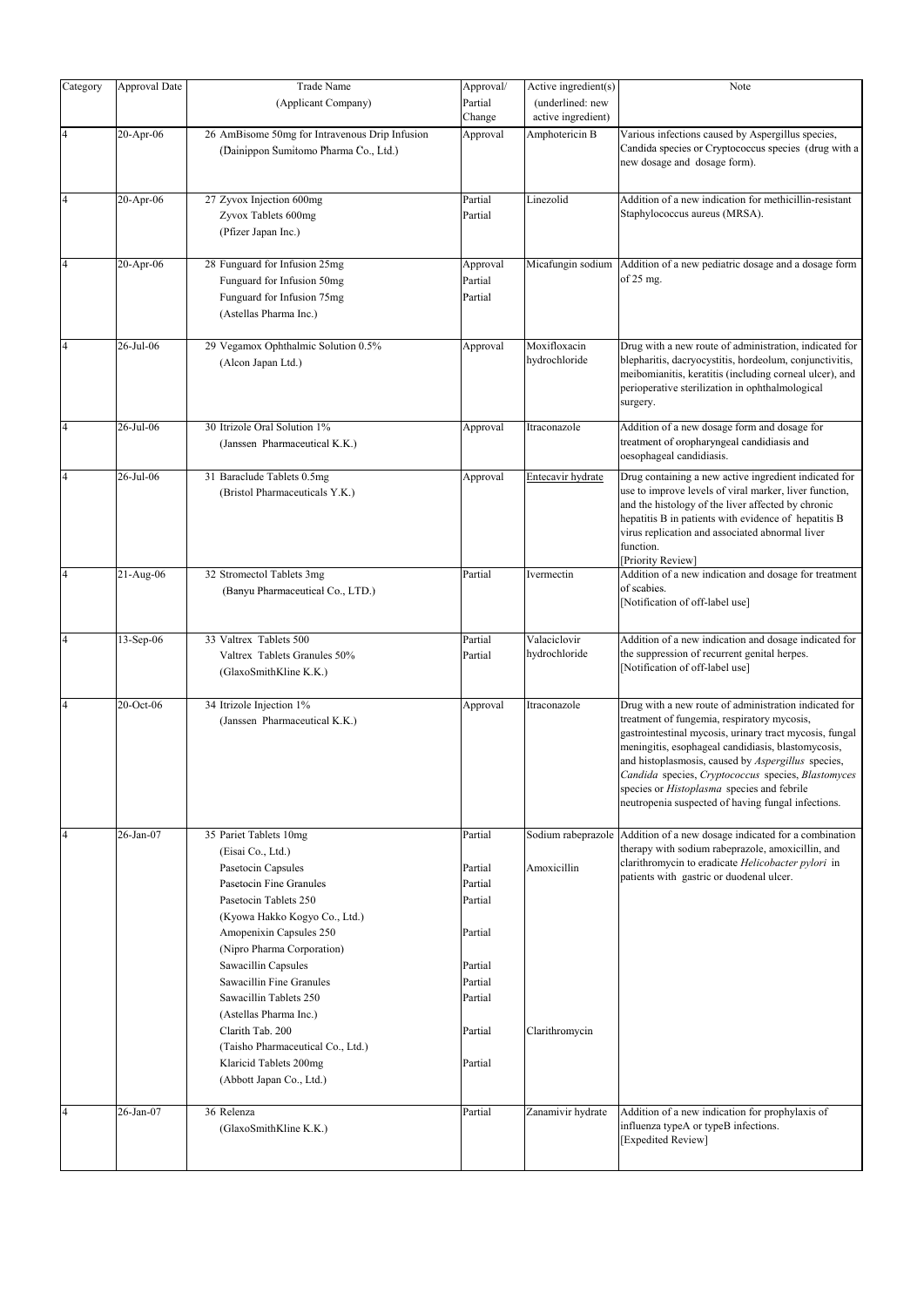| Category                | Approval Date | <b>Trade Name</b>                                     | Approval/ | Active ingredient(s) | Note                                                                                                     |
|-------------------------|---------------|-------------------------------------------------------|-----------|----------------------|----------------------------------------------------------------------------------------------------------|
|                         |               | (Applicant Company)                                   | Partial   | (underlined: new     |                                                                                                          |
|                         |               |                                                       | Change    | active ingredient)   |                                                                                                          |
| $\overline{\mathbf{4}}$ | 26-Jan-07     | 37 Funguard for Infusion 50mg                         | Partial   | Micafungin sodium    | Drugs with a new indication and dosage for                                                               |
|                         |               | Funguard for Infusion 75mg                            | Partial   |                      | prophylaxis of aspergillosis and candidiasis in                                                          |
|                         |               | Funguard for Infusion 25mg                            | Partial   |                      | hematopoietic stem cell transplant patients.                                                             |
|                         |               | (Astellas Pharma Inc.)                                |           |                      |                                                                                                          |
|                         |               |                                                       |           |                      |                                                                                                          |
| $\overline{\mathbf{4}}$ | 31-Jan-07     | 38 Omepral Tablets 10                                 | Partial   | Omeprazole           | Revision of the dosage for a combination therapy of                                                      |
|                         |               | Omepral Tablets 20                                    | Partial   |                      | amoxicillin, clarithromycin, and omeprazole indicated                                                    |
|                         |               |                                                       |           |                      | for treatment of Helicobacter pylori infections in                                                       |
|                         |               | (AstraZeneca K.K.)                                    |           |                      | patients with gastric ulcer or duodenal ulcer.                                                           |
|                         |               | Omeprazon Tablets 10mg                                | Partial   |                      |                                                                                                          |
|                         |               | Omeprazon Tablets 20mg                                | Partial   |                      |                                                                                                          |
|                         |               | (Mitsubishi Pharma Corporation)                       |           |                      |                                                                                                          |
|                         |               | Pasetocin Capsules                                    | Partial   | Amoxicillin          |                                                                                                          |
|                         |               | Pasetocin Tablets 250                                 | Partial   |                      |                                                                                                          |
|                         |               | (Kyowa Hakko Kogyo Co., Ltd.)                         |           |                      |                                                                                                          |
|                         |               | Sawacillin Capsules                                   | Partial   |                      |                                                                                                          |
|                         |               | Sawacillin Tablets 250                                | Partial   |                      |                                                                                                          |
|                         |               | (Astellas Pharma Inc.)                                |           |                      |                                                                                                          |
|                         |               | Amoxicillin Capsules "TOWA"                           | Partial   |                      |                                                                                                          |
|                         |               | (Towa Pharmaceutical Co., Ltd.)                       |           |                      |                                                                                                          |
|                         |               | Clarith Tab. 200                                      | Partial   | Clarithromycin       |                                                                                                          |
|                         |               | (Taisho Pharmaceutical Co., Ltd.)                     |           |                      |                                                                                                          |
|                         |               | Klaricid Tablets 200mg                                | Partial   |                      |                                                                                                          |
|                         |               | (Abbott Japan Co., Ltd.)                              |           |                      |                                                                                                          |
|                         |               |                                                       |           |                      |                                                                                                          |
| 5                       | $20-Apr-06$   | 39 Vesicare Powder                                    | Approval  | Solifenacin          | Drugs with a new active ingredient indicated for                                                         |
|                         |               | Vesicare Tablets 2.5mg                                | Approval  | succinate            | treatment of urinary urgency, urinary frequency, and                                                     |
|                         |               | Vesicare Tablets 5mg                                  | Approval  |                      | urge urinary incontinence associated with overactive<br>bladder.                                         |
|                         |               | (Astellas Pharma Inc.)                                |           |                      |                                                                                                          |
|                         |               |                                                       |           |                      |                                                                                                          |
| 5                       | 20-Apr-06     | 40 Detrusitol Capsules 2mg                            | Approval  | Tolterodine tartrate | Drugs with a new active ingredient indicated for                                                         |
|                         |               | Detrusitol Capsules 4mg                               | Approval  |                      | treatment of urinary urgency, urinary frequency, and                                                     |
|                         |               | (Pfizer Japan Inc.)                                   |           |                      | urge urinary incontinence associated with overactive<br>bladder.                                         |
|                         |               |                                                       |           |                      |                                                                                                          |
| 5                       | 20-Apr-06     | 41 Cetrorelix Acetate for Injection 0.25mg "Shionogi" | Approval  | Cetrorelix acetate   | Drugs containing a new active ingredient, indicated                                                      |
|                         |               | Cetrorelix Acetate for Injection 3mg "Shionogi"       | Approval  |                      | for prevention of premature ovulation during<br>controlled ovarian stimulation.                          |
|                         |               | (Shionogi & Co., Ltd.)                                |           |                      |                                                                                                          |
|                         |               | Cetrotide for Injection 0.25mg                        | Approval  |                      |                                                                                                          |
|                         |               | Cetrotide for Injection 3mg                           | Approval  |                      |                                                                                                          |
|                         |               | (Nippon Kayaku Co., Ltd.)                             |           |                      |                                                                                                          |
| 5                       |               |                                                       |           |                      |                                                                                                          |
|                         | 20-Oct-06     | 42 L'estrogel 0.06%                                   | Approval  | Estradiol            | Drug with a new dosage form indicated for vasomotor<br>symptoms (hot flush and sweating) associated with |
|                         |               | (Shiseido Co., Ltd.)                                  |           |                      | menopausal disorders and ovarian deficiency                                                              |
|                         |               |                                                       |           |                      | symptoms.                                                                                                |
| 5                       | 26-Jan-07     | 43 Mirena 52mg                                        | Approval  | Levonorgestrel       | Drug with a new route of administration, indicated for                                                   |
|                         |               | (Nihon Schering K.K.)                                 |           |                      | use in contraception.                                                                                    |
|                         |               |                                                       |           |                      | (intrauterine contraceptive system)                                                                      |
| 5                       | 26-Jan-07     | 44 Follistim Injection 50                             | Approval  | Follitropin beta     | Drugs with a new indication and dosage indicated for                                                     |
|                         |               | Follistim Injection 75                                | Partial   | (genetical           | the induction of ovulation in patients with anovulation                                                  |
|                         |               | (Organon Japan)                                       |           | recombination)       | and oligoovulation associated to hypothalamo-                                                            |
|                         |               |                                                       |           |                      | pituitary dysfunction.                                                                                   |
| 5                       | 2-Mar-07      | 45 Carbostar Dialysate L                              | Approval  | (combination drug)   | A combination drug similar to other products.                                                            |
|                         |               | Carbostar Dialysate M                                 | Approval  |                      | (Dialysate)                                                                                              |
|                         |               | Carbostar Dialysate P                                 | Approval  |                      |                                                                                                          |
|                         |               | (Ajinomoto Co., Inc.)                                 |           |                      |                                                                                                          |
|                         |               |                                                       |           |                      |                                                                                                          |
| $6 - 1$                 | 26-Jul-06     | 46 Pulmicort Respules 0.25mg                          | Approval  | Budesonide           | Drugs with new dosages and dosage forms indicated                                                        |
|                         |               | Pulmicort Respules 0.5mg                              | Approval  |                      | for use in children from 6 months and under 5 years of                                                   |
|                         |               | (AstraZeneca K.K.)                                    |           |                      | age to treat asthma.                                                                                     |
|                         |               |                                                       |           |                      | [Expedited Review]                                                                                       |
| $6 - 1$                 | 26-Jul-06     | 47 Patanol Ophthalmic Solution 0.1%                   | Approval  | Olopatadine          | Drug with a new route of administration indicated for                                                    |
|                         |               | (Alcon Japan Ltd.)                                    |           | hydrochloride        | allergic conjunctivitis.                                                                                 |
|                         |               |                                                       |           |                      |                                                                                                          |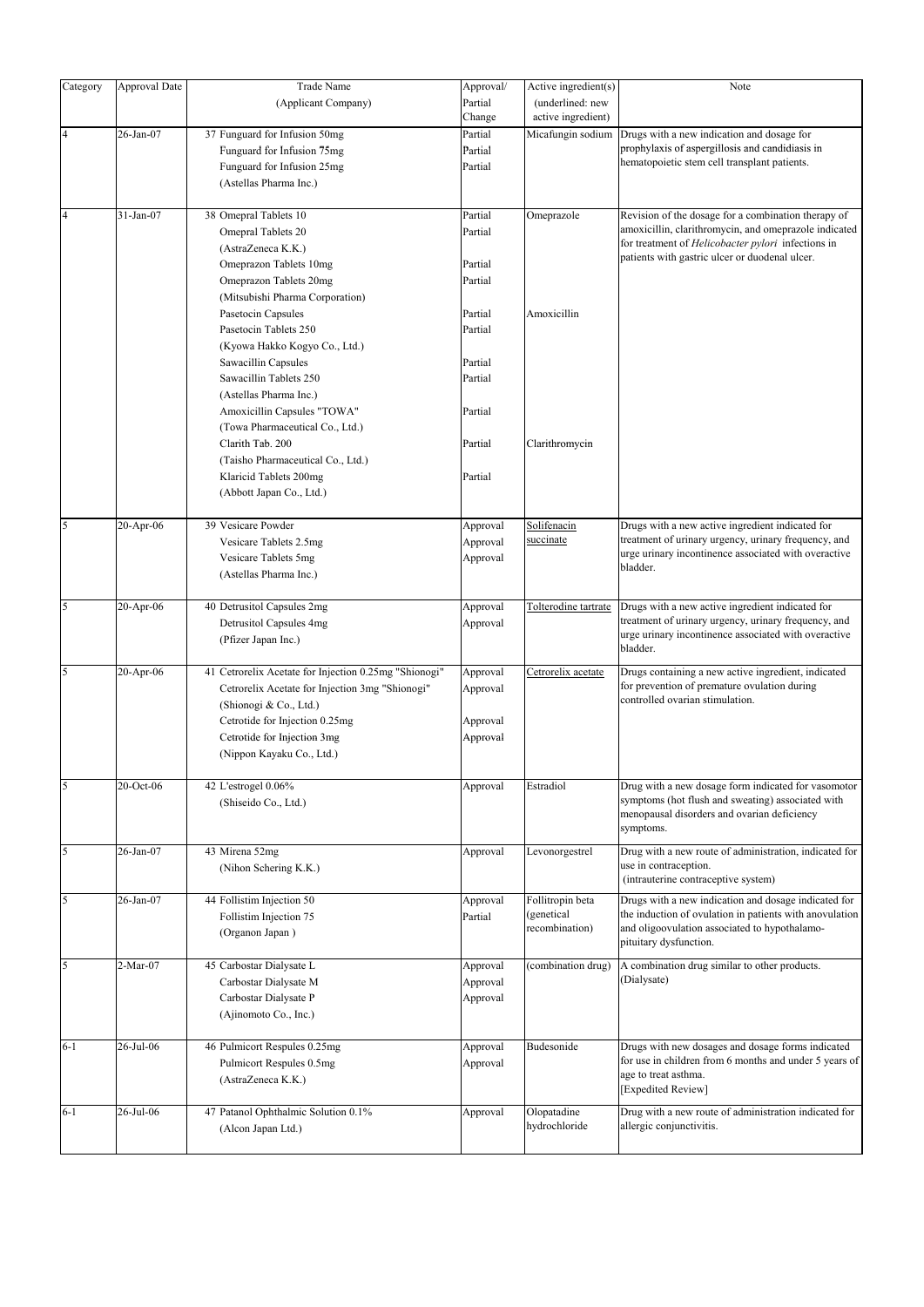| Category   | Approval Date | <b>Trade Name</b>                          | Approval/ | Active ingredient(s) | Note                                                                       |
|------------|---------------|--------------------------------------------|-----------|----------------------|----------------------------------------------------------------------------|
|            |               | (Applicant Company)                        | Partial   | (underlined: new     |                                                                            |
|            |               |                                            | Change    | active ingredient)   |                                                                            |
| $6 - 1$    | 20-Oct-06     | 48 Allegra Tablets 60mg                    | Partial   | Fexofenadine         | Addition of new dosages and dosage form indicated                          |
|            |               | Allegra Tablets 30mg                       | Approval  | hydrochloride        | for use in small children.                                                 |
|            |               | (sanofi-aventis K.K.)                      |           |                      |                                                                            |
|            |               |                                            |           |                      |                                                                            |
| $6 - 1$    | 26-Jan-07     | 49 Celecoxib                               | Approval  | Celecoxib            | Drugs with a new active ingredient indicated for relief                    |
|            |               | (Pfizer Japan Inc.)                        |           |                      | of inflammation and pain associated with rheumatoid                        |
|            |               |                                            |           |                      | arthritis and osteoarthritis.                                              |
|            |               | Celecox Tablets 100mg                      | Approval  |                      |                                                                            |
|            |               | Celecox Tablets 200mg                      | Approval  |                      |                                                                            |
|            |               | (Astellas Pharma Inc.)                     |           |                      |                                                                            |
| $6 - 1$    | 26-Jan-07     | 50 Remicade for I.V. Infusion 100          | Partial   | Infliximab           | Addition of an indication for refractory uveoretinitis                     |
|            |               | (Tanabe Seiyaku Co., Ltd.)                 |           | (genetical           | associated with Behcet's disease (used only when                           |
|            |               |                                            |           | recombination)       | conventional therapies are not sufficiently effective).                    |
|            |               |                                            |           |                      | [Orphan Drug]                                                              |
| $6 - 2$    | 20-Apr-06     | 51 Humatrope C6mg                          | Partial   | Somatropin           | Addition of an indication and dosage for treatment of                      |
|            |               | Humatrope C12mg                            | Partial   | (genetical           | adult growth hormone deficiency (used only in severe                       |
|            |               | (Eli Lilly Japan K.K.)                     |           | recombination)       | cases).                                                                    |
|            |               |                                            |           |                      |                                                                            |
| $6 - 2$    | 26-Jul-06     | 52 Fosamac Tablets 35mg                    | Approval  | Alendronate sodium   | Addition of once-a-week dosage and dosage forms                            |
|            |               | (Banyu Pharmaceutical Co., LTD.)           |           | hydrate              | indicated for treatment of osteoporosis.                                   |
|            |               | Bonalon Tablets 35mg                       | Approval  |                      |                                                                            |
|            |               | (Teijin Pharma Limited)                    |           |                      |                                                                            |
|            |               |                                            |           |                      |                                                                            |
| $6 - 2$    | 26-Jul-06     | 53 Genotropin 5.3mg                        | Partial   | Somatropin           | Addition of an indication for treatment of adult growth                    |
|            |               | Genotropin MiniQuick S.C. Inj. 0.4mg       | Partial   | (genetical           | hormone deficiency (used only in severe cases).                            |
|            |               | Genotropin MiniQuick S.C. Inj. 0.6mg       | Partial   | recombination)       |                                                                            |
|            |               | Genotropin MiniQuick S.C. Inj. 0.8mg       | Partial   |                      |                                                                            |
|            |               | Genotropin MiniQuick S.C. Inj. 1.0mg       | Partial   |                      |                                                                            |
|            |               | Genotropin MiniQuick S.C. Inj. 1.2mg       | Partial   |                      |                                                                            |
|            |               | Genotropin MiniQuick S.C. Inj. 1.4mg       | Partial   |                      |                                                                            |
|            |               |                                            | Partial   |                      |                                                                            |
|            |               | Genotropin MiniQuick S.C. Inj. 1.6mg       |           |                      |                                                                            |
|            |               | Genotropin MiniQuick S.C. Inj. 1.8mg       | Partial   |                      |                                                                            |
|            |               | Genotropin MiniQuick S.C. Inj. 2.0mg       | Partial   |                      |                                                                            |
|            |               | Genotropin Inj. 12mg                       | Partial   |                      |                                                                            |
|            |               | (Pfizer Japan Inc.)                        |           |                      |                                                                            |
| $6 - 2$    | 26-Jan-07     | 54 Somavert for S.C. Injection 10mg        | Approval  | Pegvisomant          | Drugs with a new active ingredient used to treat                           |
|            |               | Somavert for S.C. Injection 15mg           | Approval  | (genetical           | excessive secretion of IGF-I (somatomedin C) and                           |
|            |               | Somavert for S.C. Injection 20mg           | Approval  | recombination)       | other related symptoms in patients with acromegaly                         |
|            |               |                                            |           |                      | (used in cases where other surgical and                                    |
|            |               | (Pfizer Japan Inc.)                        |           |                      | pharmaceutical therapies are not sufficiently effective                    |
|            |               |                                            |           |                      | or practicable.)                                                           |
| $6 - 2$    | 26-Jan-07     | 55 Prograf Capsules 0.5mg                  | Partial   | Tacrolimus hydrate   | [Orphan Drug]<br>Drugs with a new indication for lupus nephritis (in       |
|            |               | Prograf Capsules 1mg                       | Partial   |                      | cases where steroid therapy is not sufficiently                            |
|            |               | (Astellas Pharma Inc.)                     |           |                      | effective or well tolerated due to side effects).                          |
|            |               |                                            |           |                      | [Orphan Drug]                                                              |
|            |               |                                            |           |                      |                                                                            |
| $6 - 2$    | 6-Feb-07      | 56 Replagal for Intravenous Infusion 3.5mg | Approval  | Agalsidase alfa      | Drug with a new active ingredient indicated for                            |
|            |               | (Dainippon Sumitomo Pharma Co., Ltd.)      |           | (genetical           | treatment of Fabry disease.                                                |
|            |               |                                            |           | recombination)       | [Orphan Drug]                                                              |
|            |               |                                            |           |                      |                                                                            |
| In vivo    | 20-Apr-06     | 57 Bothdel Oral Solution 10                | Approval  | Manganese chloride   | Drugs with a new indication and dosage for use as a                        |
| Diagnostic |               | (Meiji Dairies Corporation)                |           | tetrahydrate         | negative gastrointestinal contrast medium in Magnetic                      |
|            |               | Bothdel Oral Solution 10                   | Approval  |                      | Resonance Cholangio-Pancreatography.                                       |
|            |               | (Kyowa Hakko Kogyo Co., Ltd.)              |           |                      |                                                                            |
|            |               |                                            |           |                      |                                                                            |
| In vivo    | 20-Oct-06     | 58 Sonazoid for Injection                  | Approval  | Perflubutane         | Drug with a new active ingredient used as a contrast                       |
| Diagnostic |               | (Daiichi Pharmaceutical Co., Ltd.)         |           |                      | agent for ultrasound imaging of lesions associated<br>with hepatic tumors. |
| Oncology   | $20$ -Apr-06  | 59 Zometa Injection Solution 4mg           | Partial   | Zoledronic acid      | Drug with a new indication and revised dosage                              |
| drugs      |               | (Novartis Pharma K.K)                      |           | hydrate              | indicated for bone lesions of multiple myeloma or                          |
|            |               |                                            |           |                      | bone metastasis from solid cancers.                                        |
|            |               |                                            |           |                      |                                                                            |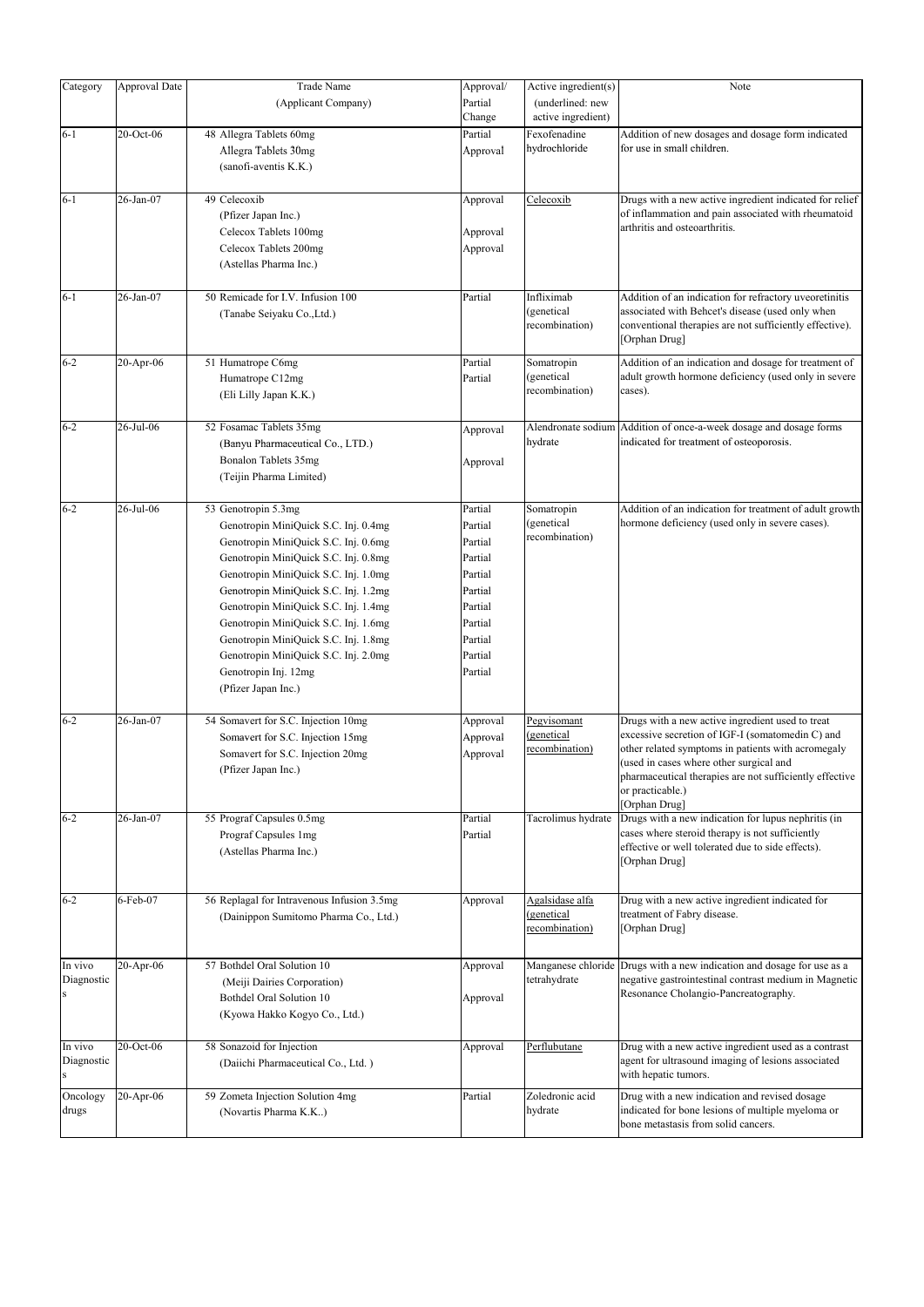| Category    | Approval Date | <b>Trade Name</b>                    | Approval/ | Active ingredient(s)         | Note                                                                                                       |
|-------------|---------------|--------------------------------------|-----------|------------------------------|------------------------------------------------------------------------------------------------------------|
|             |               | (Applicant Company)                  | Partial   | (underlined: new             |                                                                                                            |
|             |               |                                      | Change    | active ingredient)           |                                                                                                            |
|             | 15-Jun-06     |                                      |           | Gemcitabine                  |                                                                                                            |
| Oncology    |               | 60 Gemzar Injection 200mg            | Partial   | hydrochloride                | Addition of an indication for biliary tract cancer.                                                        |
| drugs       |               | Gemzar Injection 1g                  | Partial   |                              |                                                                                                            |
|             |               | (Eli Lilly Japan K.K.)               |           |                              |                                                                                                            |
|             |               |                                      |           |                              |                                                                                                            |
| Oncology    | 26-Jul-06     | 61 Busulfex Injection 60mg           | Approval  | Busulfan                     | Drug with a new route of administration used for                                                           |
| drugs       |               | (Kirin Brewery Company, Limited)     |           |                              | conditioning regimen prior to allogeneic                                                                   |
|             |               |                                      |           |                              | hematopoietic stem cell transplantation.                                                                   |
|             |               |                                      |           |                              | [Orphan Drug]                                                                                              |
| Oncology    | 26-Jul-06     | 62 Temodal Capsules 20mg             | Approval  | Temozolomide                 | Drugs containing a new active ingredient indicated for                                                     |
| drugs       |               | Temodal Capsules 100mg               | Approval  |                              | treatment of malignant glioma.                                                                             |
|             |               |                                      |           |                              | [Priority Review]                                                                                          |
|             |               | (Schering-plough K.K.)               |           |                              |                                                                                                            |
|             |               |                                      |           |                              |                                                                                                            |
| Oncology    | 10-Aug-06     | 63 TS-1 Capsule 20                   | Partial   | Combination drug             | Addition of an indication for pancreatic cancer.                                                           |
| drugs       |               | TS-1 Capsule 25                      | Partial   | containing Tegafur,          |                                                                                                            |
|             |               | (Taiho Pharmaceutical Co., Ltd.)     |           | Gimeracil, and               |                                                                                                            |
|             |               |                                      |           | Oteracil potassium.          |                                                                                                            |
| Oncology    | 20-Oct-06     | 64 Velcade Injection 3mg             | Approval  | Bortezomib                   | Drug containing a new active ingredient indicated for                                                      |
| drugs       |               | (Janssen Pharmaceutical K.K.)        |           |                              | treatment of relapsed or refractory multiple myeloma.                                                      |
|             |               |                                      |           |                              | [Orphan Drug]                                                                                              |
|             |               |                                      |           |                              |                                                                                                            |
| Oncology    | 20-Oct-06     | 65 Busulfex Injection 60mg           | Partial   | Busulfan                     | Addition of pediatric dosage for conditioning regimen                                                      |
| drugs       |               |                                      |           |                              | prior to allogeneic hematopoietic stem cell                                                                |
|             |               | (Kirin Brewery Company, Limited)     |           |                              | transplantation, and autologous hematopoietic stem                                                         |
|             |               |                                      |           |                              | cell transplantation in Ewing sarcoma family tumors                                                        |
|             |               |                                      |           |                              | and neuroblastoma.                                                                                         |
|             |               |                                      |           |                              | [Orphan Drug]                                                                                              |
|             |               |                                      |           |                              |                                                                                                            |
| Oncology    | $4-Jan-07$    | 66 Alimta Injection 500mg            | Approval  | Pemetrexed sodium<br>hydrate | Combination therapy with a drug containing a new<br>active ingredient and a drug with a new indication and |
| drugs       |               | (Eli Lilly Japan K.K.)               |           |                              | dosage, for use to treat malignant pleural                                                                 |
|             |               | Randa Inj.                           | Partial   | Cisplatin                    | mesothelioma.                                                                                              |
|             |               | (Nippon Kayaku Co., Ltd.)            |           |                              | [Priority Review]                                                                                          |
|             |               | <b>Briplatin Injection</b>           | Partial   |                              | [Expedited Review]                                                                                         |
|             |               | (Bristol Pharmaceuticals Y.K.)       |           |                              |                                                                                                            |
|             |               | Platosin Injection 10                | Partial   |                              |                                                                                                            |
|             |               | Platosin Injection 25                | Partial   |                              |                                                                                                            |
|             |               | Platosin Injection 50                | Partial   |                              |                                                                                                            |
|             |               |                                      |           |                              |                                                                                                            |
|             |               | (Pfizer Japan Inc.)                  |           |                              |                                                                                                            |
|             |               | Cisplatin Inj. 'Maruko'              | Partial   |                              |                                                                                                            |
|             |               | (Maruko Pharmaceutical Co., Ltd.)    |           |                              |                                                                                                            |
|             |               | Cisplamerck Injection Solution 0.05% | Partial   |                              |                                                                                                            |
|             |               | (Merck Seiyaku Ltd.)                 |           |                              |                                                                                                            |
|             |               | Cisplatin Injection 10mg 'Nichi iko' | Partial   |                              |                                                                                                            |
|             |               | Cisplatin Injection 25mg 'Nichi iko' | Partial   |                              |                                                                                                            |
|             |               | Cisplatin Injection 50mg 'Nichi iko' | Partial   |                              |                                                                                                            |
|             |               | (Nichi-Iko Pharmaceutical Co., Ltd.) |           |                              |                                                                                                            |
|             |               |                                      |           |                              |                                                                                                            |
| Oncology    | 26-Jan-07     | 67 Fludara Tab. 10mg                 |           | Fludarabine                  | Drug with a new route of administration and                                                                |
| drugs       |               |                                      | Approval  | phosphate                    | indications for treatment of low-grade B cell non-                                                         |
|             |               | (Nihon Schering K.K.)                |           |                              | Hodgkin lymphoma and mantle-cell lymphoma                                                                  |
|             |               |                                      |           |                              |                                                                                                            |
|             |               |                                      |           |                              |                                                                                                            |
| Oncology    | 31-Jan-07     | 68 Glivec Tablets 100mg              | Partial   | Imatinib mesilate            | Drug with a new indication and dosage for treatment                                                        |
| drugs       |               | (Novartis Pharma K.K)                |           |                              | of Philadelphia chromosome-positive acute                                                                  |
|             |               |                                      |           |                              | lymphoblastic leukemia.                                                                                    |
|             |               |                                      |           |                              | [Orphan Drug]                                                                                              |
| <b>AIDS</b> | $1-Sep-06$    | 69 Invirase Capsules 200mg           | Partial   | Saquinavir mesilate          | Addition of a new dosage and dosage form of 500mg                                                          |
| drugs       |               | Invirase Tablets 500mg               | Approval  |                              | tablets, indicated for treatment of HIV infection.                                                         |
|             |               | (Chugai Pharmaceutical Co., Ltd.)    |           |                              | [Orphan Drug]                                                                                              |
|             |               |                                      |           |                              |                                                                                                            |
|             |               |                                      |           |                              |                                                                                                            |
| AIDS        | $1-Sep-06$    | 70 Kaletra Tablets                   | Approval  | Lopinavir/Ritonavir          | Drug with a new dosage indicated for treatment of                                                          |
| drugs       |               | (Abbott Japan Co., Ltd.)             |           |                              | HIV infection.                                                                                             |
|             |               |                                      |           |                              | [Orphan Drug]                                                                                              |
| AIDS        | $4-Jan-07$    | 71 Doxil Injection 20mg              | Approval  | Doxorubicin                  | Drug with a new indication and dosage for treatment                                                        |
| drugs       |               | (Janssen Pharmaceutical K.K.)        |           | hydrochloride                | of AIDS-related Kaposi's sarcoma.                                                                          |
|             |               |                                      |           |                              | [Orphan Drug]                                                                                              |
|             |               |                                      |           |                              |                                                                                                            |
|             |               |                                      |           |                              |                                                                                                            |